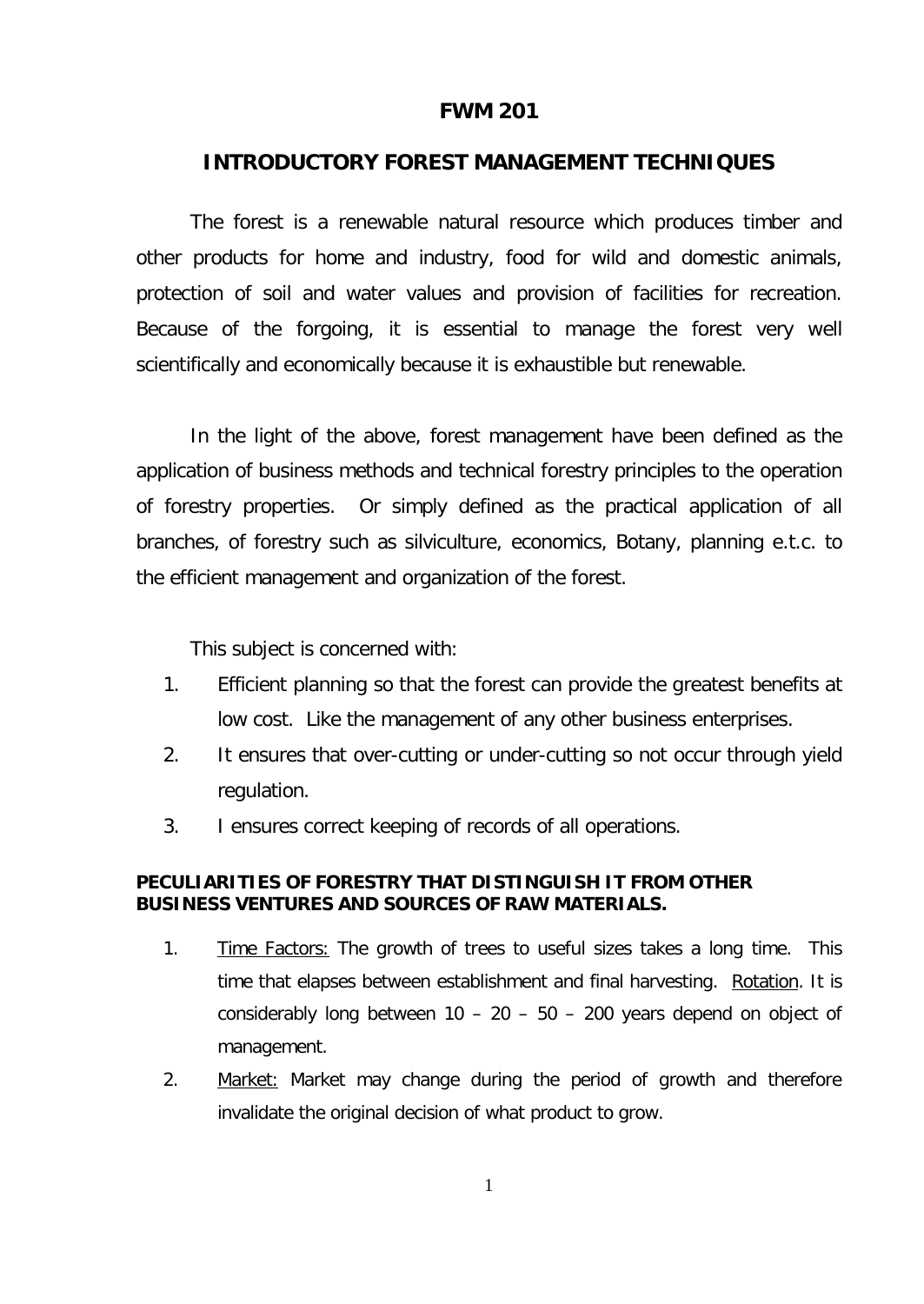3. Capital tied down: The long period involves delayed return – from the initial investment so that much capital is tied to the volume of maturing timber on the product.

# Objects of Management

These are those that express a broad basic purpose of establishing a forest. All objectives must be clearly stated before embarking on a forest venture. Some objectives are:

- 1. Provision of permanent cover: For erosion control
- 2. Provision of a continuous supply of forest products for local use
- 3. To bring forest to a state of normality and to increase proportion of valuable spp.
- 4. To obtain maximum sustained annual yield or revenue.
- 5. To provide facilities for research and education.
- 6. Supply of services to communities.

The  $1^{\circ}$  object of good management is the provision of maximum benefit to the greatest number of people all the time.

# Sustain Yield Principle (S.Y.M)

This is the management of the forest properties for continuous production with the aim of achieving at the earliest possible time an approximate balance between net growth and harvest either by annual or longer period.

- 1. Continuous production means we must go on producing in-perpetuity a nondecreasing volume of timber and non-timber products.
- 2. Approximate balance between net growth and harvest means we are not suppose to harvest more or less than we put in.

# **Advantages**

- 1. Simplicity of operation arising from the normality concept.
- 2. I gives stability to dependent industries e.g. sawmills, wood carving, paper and match industries.
- 3. It gives stability to rural communities through provision of rural employment.
- 4. Markets can be fostered and their confidents gained.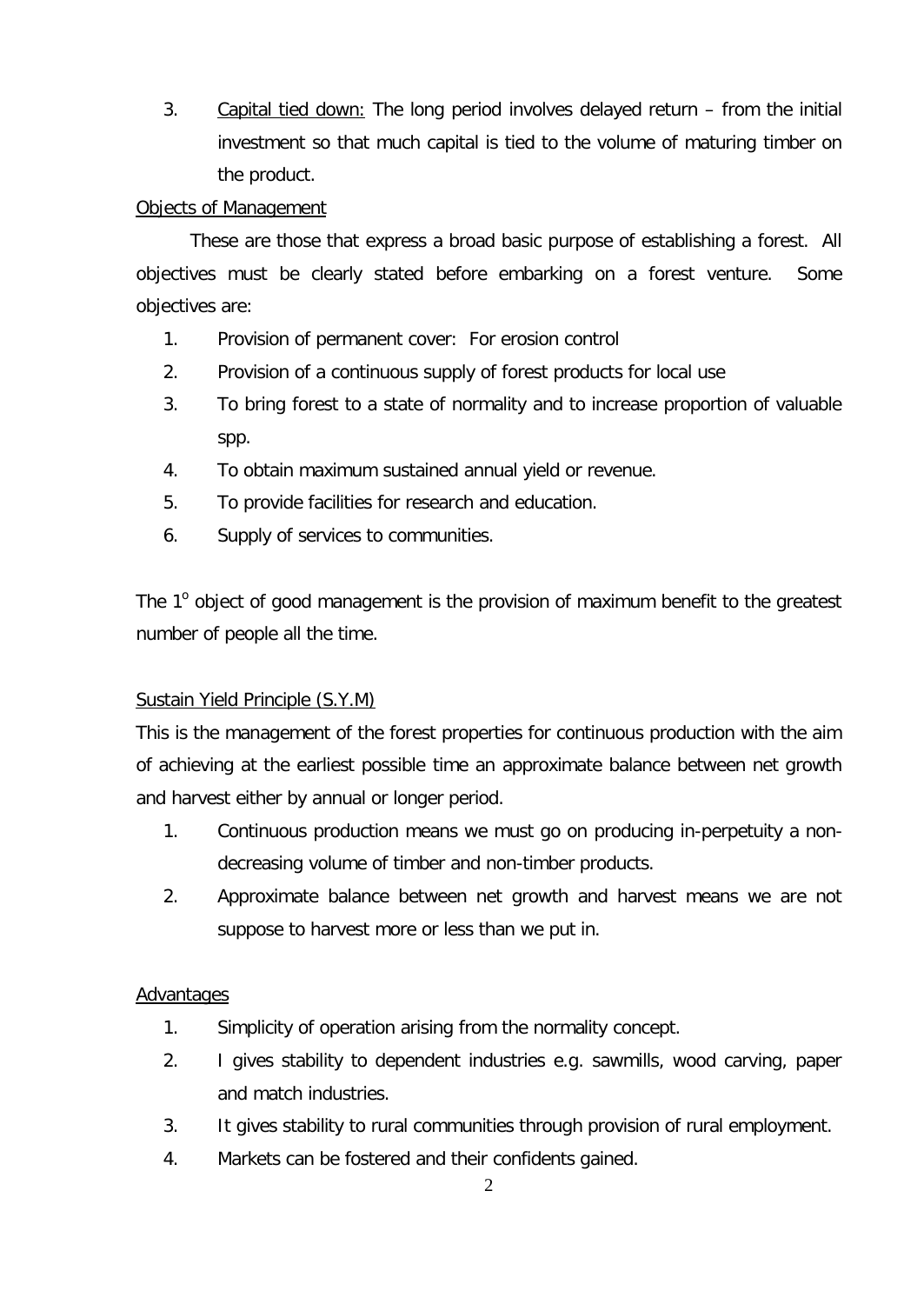- 5. It provides good competition against substitute goods in forest product markets.
- 6. Mechanical equipments, roads and other capital goods including tractors, e.t.c.) can be used to optimal capacity.

# Types of Sustain Yield

- 1. Integral Yield
- 2. Intermittent yield
- 3. Annual Yield (Details in class)

# Disadvantages of S.Y. M:

- 1. Rigidity of annual cut with adverse effect on forestry industry development.
- 2. Felling cannot be modified to suit condition of demand.
- 3. Sustain Yield can perpetrate or even aggravate abnormality of forest with serious economic consequences.

# Normal Forest Concept:

A normal forest is a forest that has reached an "ideal state of perfection" which satisfies the object of management to the full. It is defined as: That forest which as reached and maintained a practically attainable degree of perfection in all its parts for the full satisfaction of the purpose of management.

It has the following structure:

- 1. Normal distribution of age classes
- 2. Normal increment
- 3. Normal growing stock

**Increment:** In any form of business enterprise, it is essential to distinguish between capital and return on capital. In forestry, capital is present in 2 forms viz: the tree and the land on which the tree is growing.

In forestry therefore the return on capital is usually represented by increment on the trees. It is defined as the amount of irreversible increase in living organism overtime.

They are qualified by: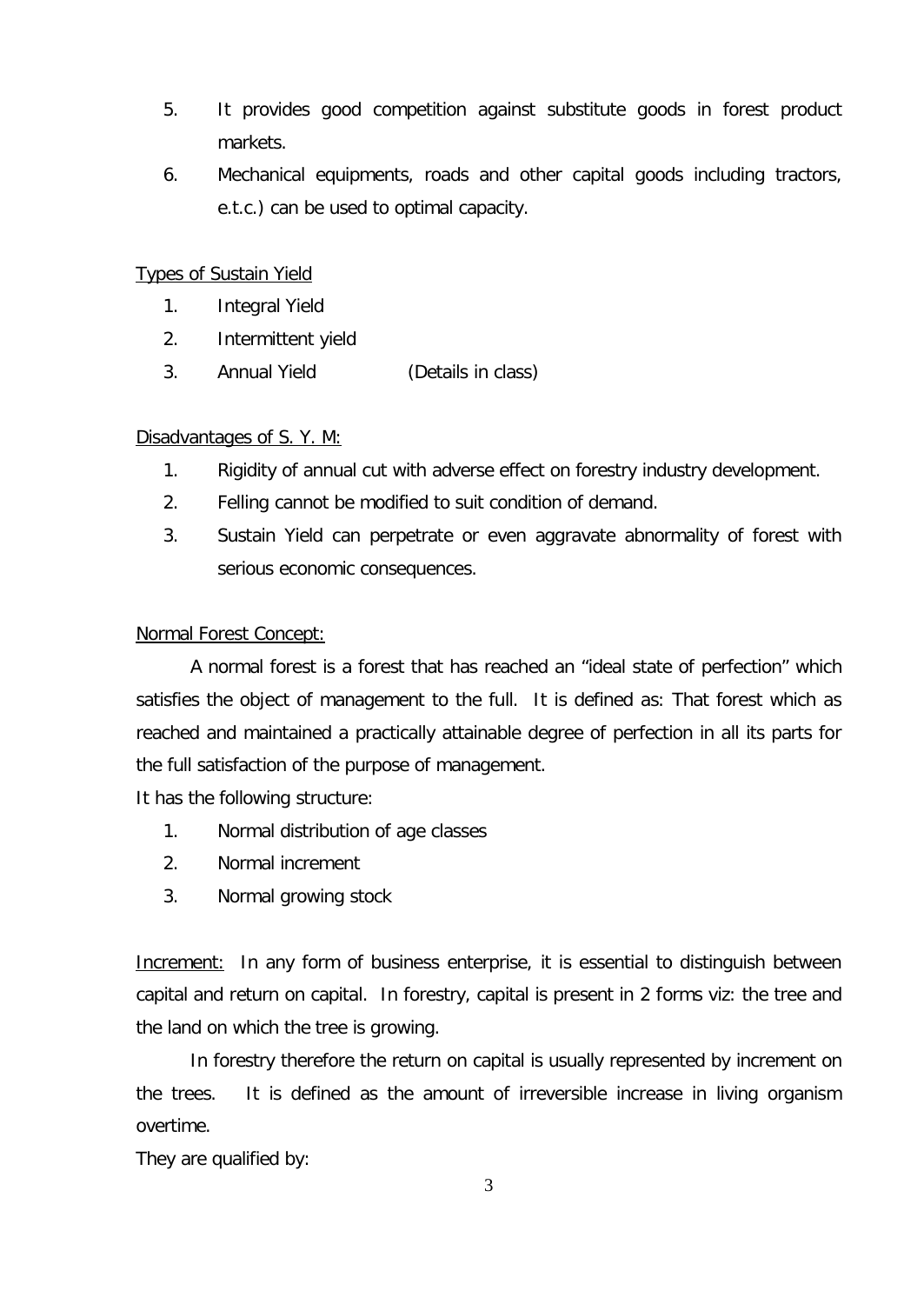- 1. Variables mend e.g. ht, girth, diameter, volume e.t.c.
- 2. Portion of tree mend e.g. total ht, merchantable hit, hole ht, stump ht, dbh, e.t.c.
- 3. Period of time e.g.

| C. A. I. |        | Current Annual Increment       |  |
|----------|--------|--------------------------------|--|
| M. A. I. |        | Mean Annual Increment          |  |
| PMAI     | $\sim$ | Periodic Mean Annual Increment |  |

# Details in class

Rotation: This is the age at which a stand or tree is eventually ready to be transformed into a product i.e. reaches maturity from the time of establishment is called "Rotation"

Simply put: It is the planned or predetermined number of years between the formation of a forest crop and its final harvesting.

# Types of Rotation:

1. Physical, Silvicultural, Technical,  $R<sup>b</sup>$  of maximum volume and financial Rotation.

## **Factors affecting Rotation**

1. Silvicultural, economic and object of management factors

## Forest Sub-division

Some of the reasons for subdividing the forest properties are:

- 1. To fix the responsibility of administrative and executive personnel territorially.
- 2. To locate all forest resources and operations.
- 3. To provide the basis for recording operations and resources.
- 4. To facilitate the formulation of plans of management and efficient control of all forestry activities.
- 5. You need to subdivide because of topography.
- 6. Because of character of forest in terms of composition, stand conditions, vegetation, stock, e.t.c.
- 7. Because of the variety of purposes of objects of management.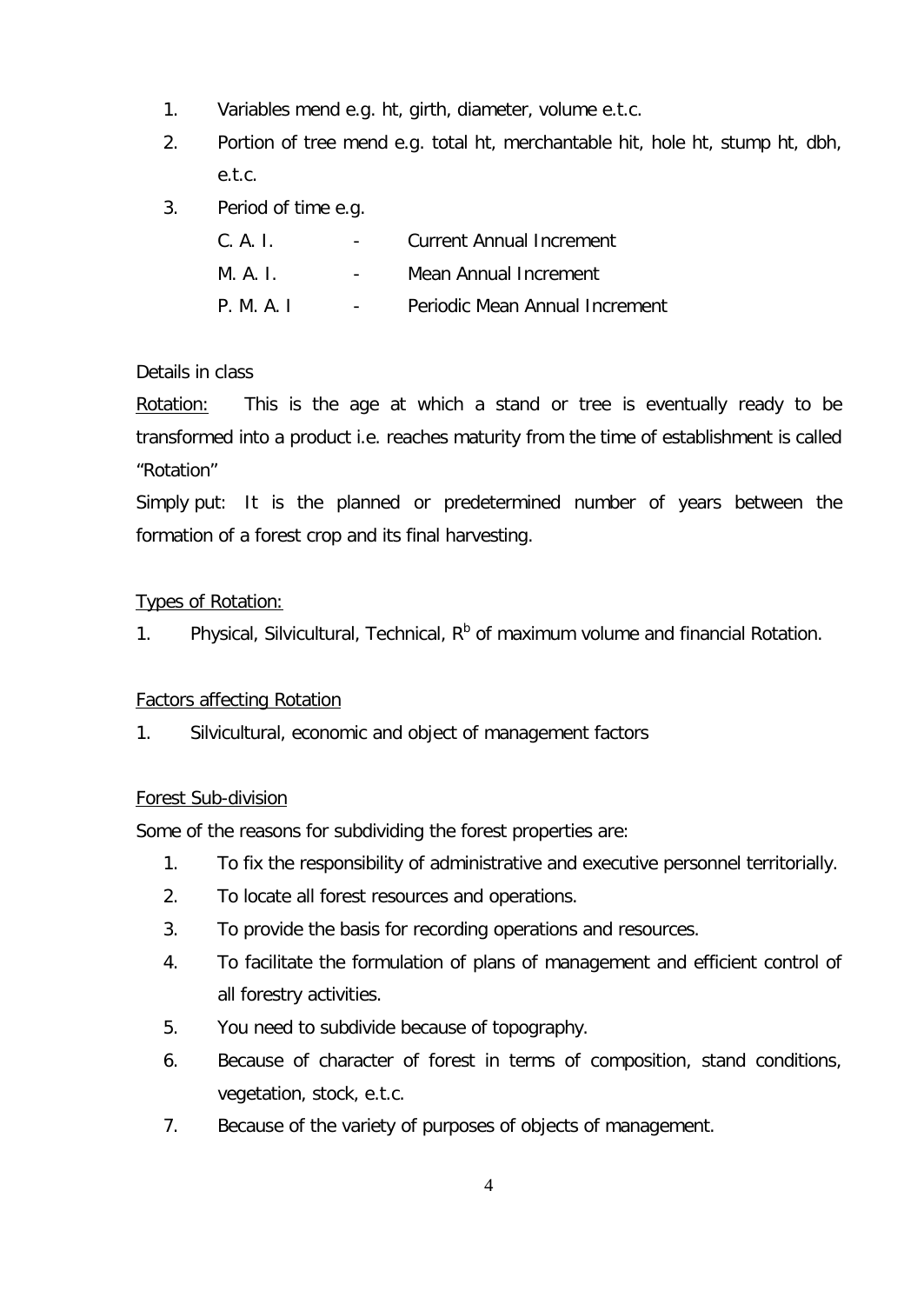### Types of Sub-division

- 1. Working plan area: These are subdivisions or sub-units or areas homogeneous with respect to objectives and conditions and large enough to form more or less self contained economic unit.
- 2. Working Cycle (W. C.): A working cycle may be defined as an area forming the whole or a part of a working plan of an area with a particular object and under one silvicultural system. It is a sub-division of a working plan area. If a forest contains more than one distinct type with distinct object of management, this sub-division is necessary. E.g. Oloke-meji F.R. (HF & Sav.).
- 3. Felling Series (FS): This is a term used to describe sub-units of a working cycle i.e. when a working cycle is extensive, it is divided in to units called felling series for the purpose administration, balanced distribution of yield and work.
- 4. Felling Cycle (FC): This term is used to describe the period in which all portions of a felling series are worked under a definite type of felling e.g. clear felling or selection felling.

Compartments: This is basic territorial units of the forest permanently defined for the purpose of description, observation and records. It is the smallest permanent unit in forest management and all other units can be built up by grouping of compartments.

It is useful as a basis for accurate determination of increment of the forest, stand areas and also accurate estimate of timber. Compartments are usually designated by Arabic numerals and numbered serially; Sub-compartments are indicated by smaller letters and stands within a compartment are represented by subscripts e.g. 5a.i means stand i located in sub-compartment 'a' and within compartment 5.

Stand: This is defined as an aggregation of trees occupying a particular area and sufficiently uniform in composition, area, argot and condition as to be distinguishable from forest or other growth on adjoining areas.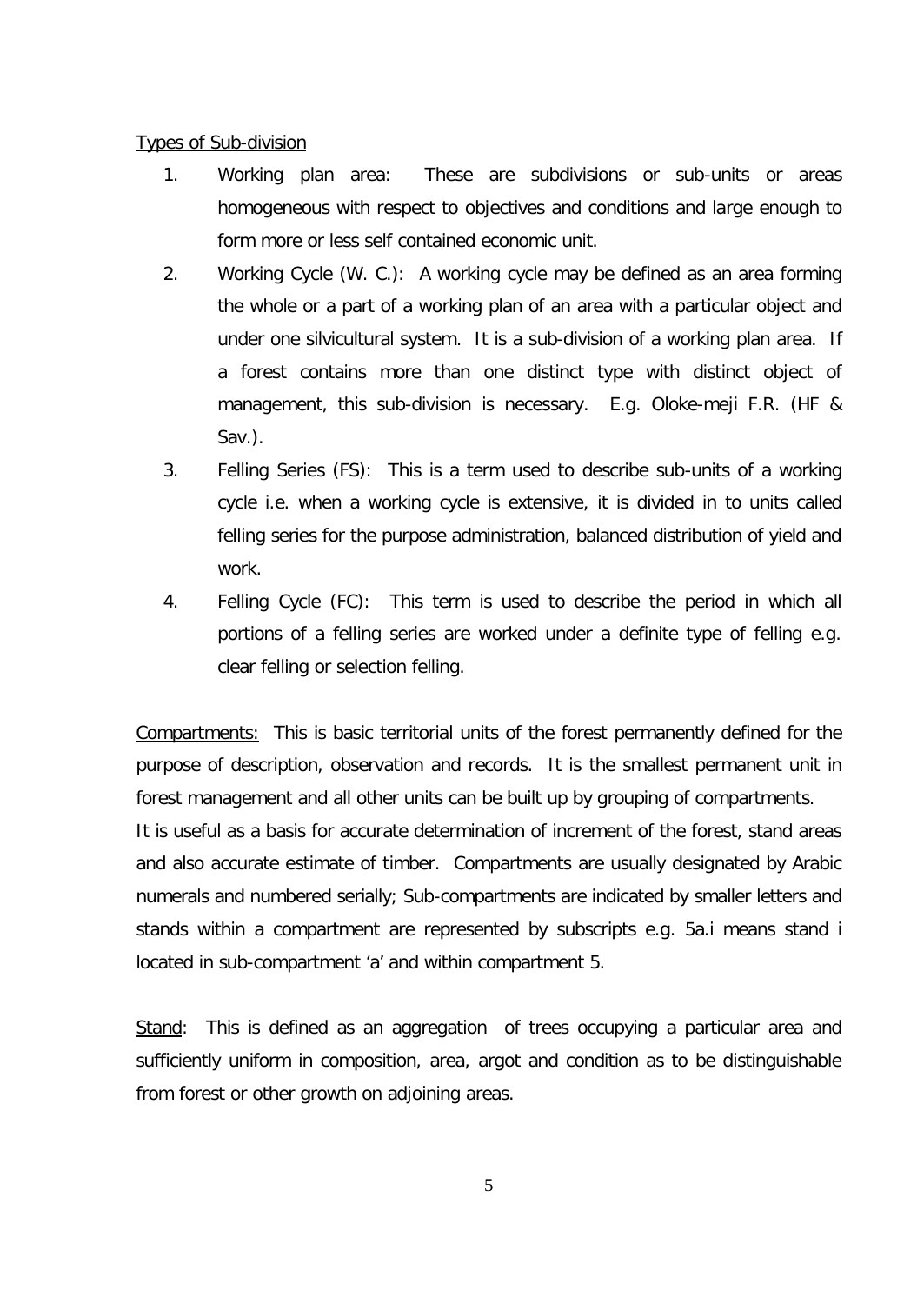Block: This is a topographic unit which serves as a major area for the location of logging units and compartments e.g. in watershed of large streams, a reserve to be held for a sawmill. It must be under license.

Logging Units: This is an area more or less homogeneous with respect to the cost of logging and transport and which has its own separate working plan to be applied.

## Organization of Forestry Staff

The general pattern in forestry service is every country is the organization of forest into field administrative units. Such units and their head may be called different names or titles. The nature and sizes of the units varies.

In Nigeria forests are organized to coincide largely with political and administrative units e.g. States and Federal

A typical tree of organization in Nigeria is as follows: (Diagram in class).

### Summary:

- 1. Formulation of Policy (DF, DDF, Commissioner, A.D.F.)
- 2. Approval of Policy Com, PS, DF
- 3. Release and Interpretation of Policy DF, DDF, ADF, & CFO.
- 4. Execution of Policy FFO General Labour.
- 5. Review of Policy i.e. keeping policy up to date. DF, PS, ADF & Commissioner

#### FOREST RESOURCES UTILIZATION

The utilization of forest resources especially timber starts with the harvesting. The various operations involved are as follows:

Logging: This is the reduction of standing timber and procts of round logs from such timber. It also includes their transportation. It covers felling, limbling and bucking.

Felling: Is the process by which a standing tree is severed from its stump. So that subsequent logging operations could be carried out. Dig: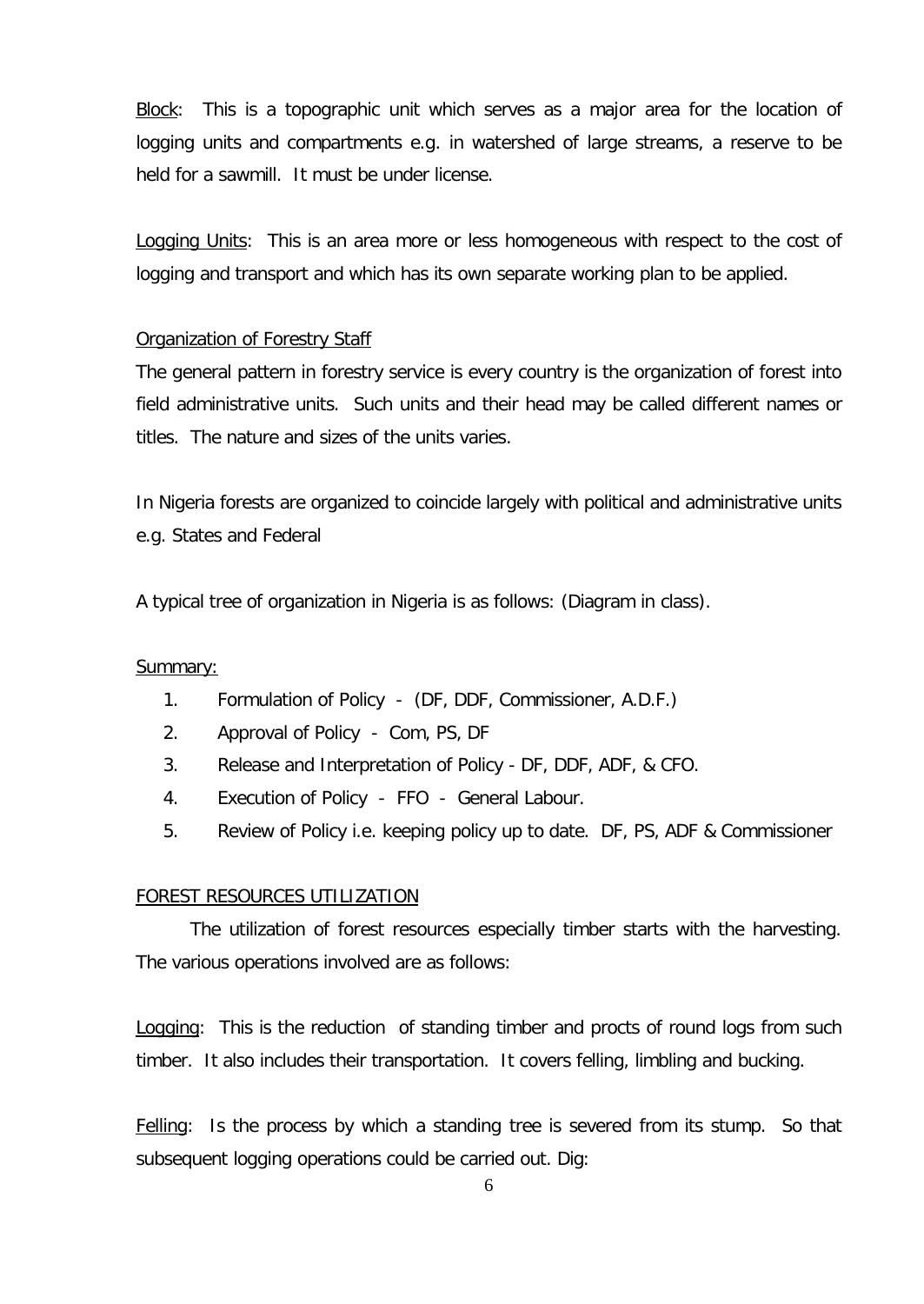Limbling: This is the removal by saving or chopping of branches from a felled tree.

The method of skidding dictate to a large extent how far limbling is done. Limbling is commonly done at the site of felling.

Bucking or Cross Cutting: This is the cutting of the felled and limbed logs into dimensions for minor and major transportation. Cross cutting can be carried out either at the felling site, loading site or at the sawmill. It is usually down by the power-saw.

Skidding: This is the initial movement of logs from felling site to the landing or log gantry is called "Skidding". This is technically referred to as the Minor transportation. Types of skidding methods are: Manual skidding, tractive skidding, cable yarding, animals skidding and helicopter skidding (in advanced countries).

Log Loading: Logs which have been skidded to the road are loaded into a wheeled vehicle most commonly motor trucks. This is major transportation.

Loading methods: (1) Hand labour loading

(2) Crane loading (3) Loadingtong method.

After loading the ends of the logs are marked with branding harmer. The brand indicates the ownership of the logs and the property from which they are logged.

### IK FR 115

#### OY

Log Hauling: This is the major transportation phase of logging process and it involves log movement over a much greater distance and in movement at greater speed. The 3 major methods used are:

(a) Floating, (b) Rafting, (c) Road hauling.

Floating: River transportation – soft woods float easily but staying too long in water may lead to sinking of the logs due to absorption of water. This may block the river thus hampering navigation. Lumber floated logs season better than others.

Rafting: This is the toeing of lumber together in rafts. Sinkers and floaters can be rafted together inter-spaced with each other. Toe with speed boat.

7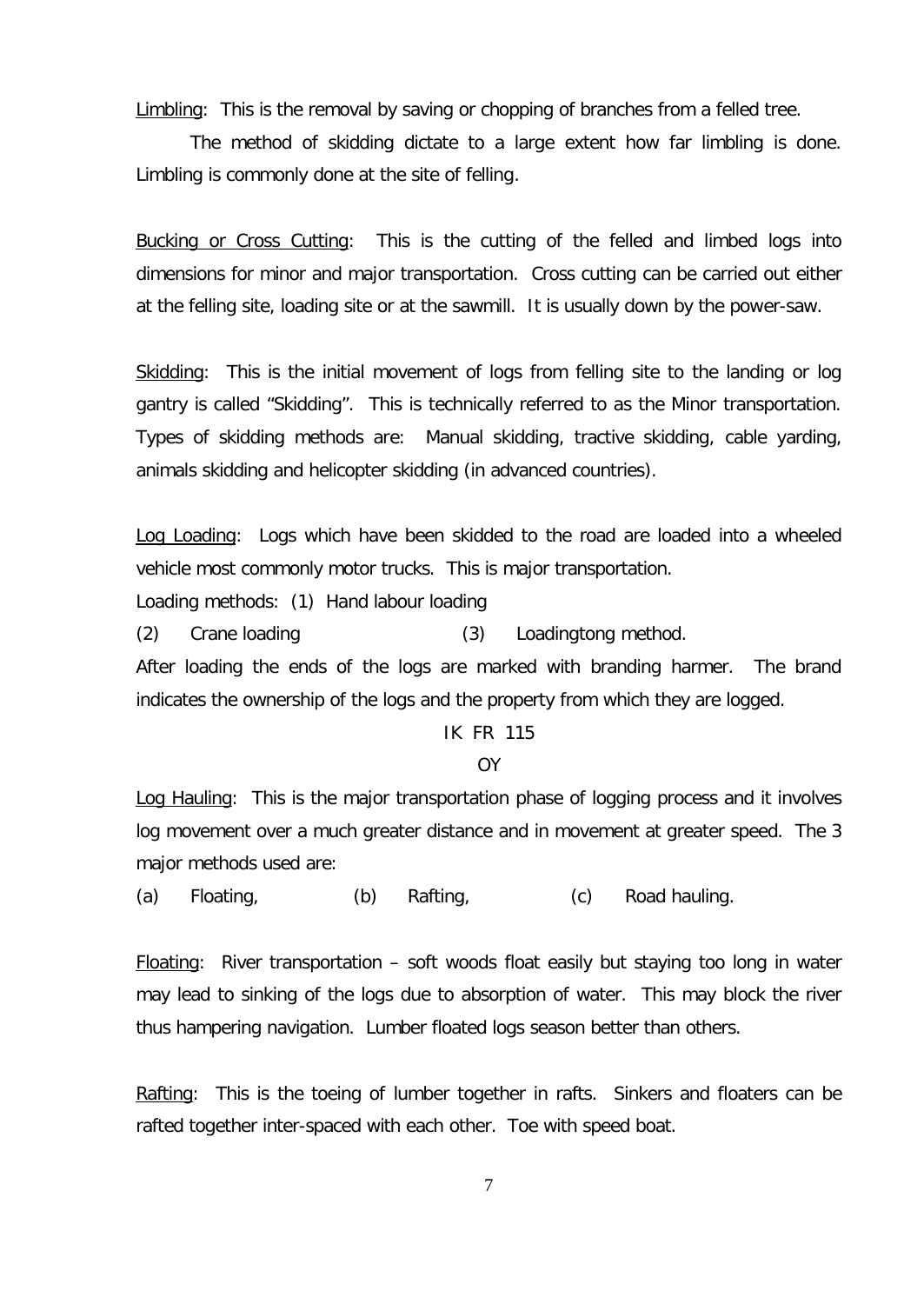Road Hauling: Majority of logs are hauled from the landings to the point of use e.g. sawmills by means of motor trucks. Rail transportation can be used under special conditions.

#### Sawmilling:

Sawmilling follow the harvest of logs. This is the conversion boles into timber products of desired thickness and length.

A sawmill is a wood processing establishment which have a band or circular sawing machine for breaking down logs into desired sizes. A timber is a wawing wood product in a form suitable for construction, carpentry, rejoinery or manufacturing.

#### Classification of sawmills:

- (1) Density out put (2) No. of employees
- (3) Size of machine (4) Quantity of power required

(5) Lumber recovery ratio (LRR) or Convertion ration (CR).

| C. R (LRR) | $=$ | $\epsilon$ of vol of products |
|------------|-----|-------------------------------|
|            |     | Volume of logs                |

Small mills  $\sim$  -  $\sim$  14m<sup>3</sup> Medium mills  $14 - 28m<sup>3</sup>$ Large mills  $\sim$  -  $\sim$  28m<sup>3</sup>

Studies have shown that most of our sawmills are either in the small or medium level. On log recovery efficiency the following categories are recognized:

| Class<br>70%<br>Convertion ratio |  |
|----------------------------------|--|
|----------------------------------|--|

Class  $2 -$  Convertion  $50 - 69\%$ 

 $Class \, 3 \, - \, 30 - 49\%$ 

Class 4 - less than 29%

These categories are nothing but resources waiting ventures.

The product of any sawing operation depends mainly on the demand by customers, the tradition in vogue, within the locality and the special request of log owners.

There are numerous sizes of sawn timber but the ones commonly come across are: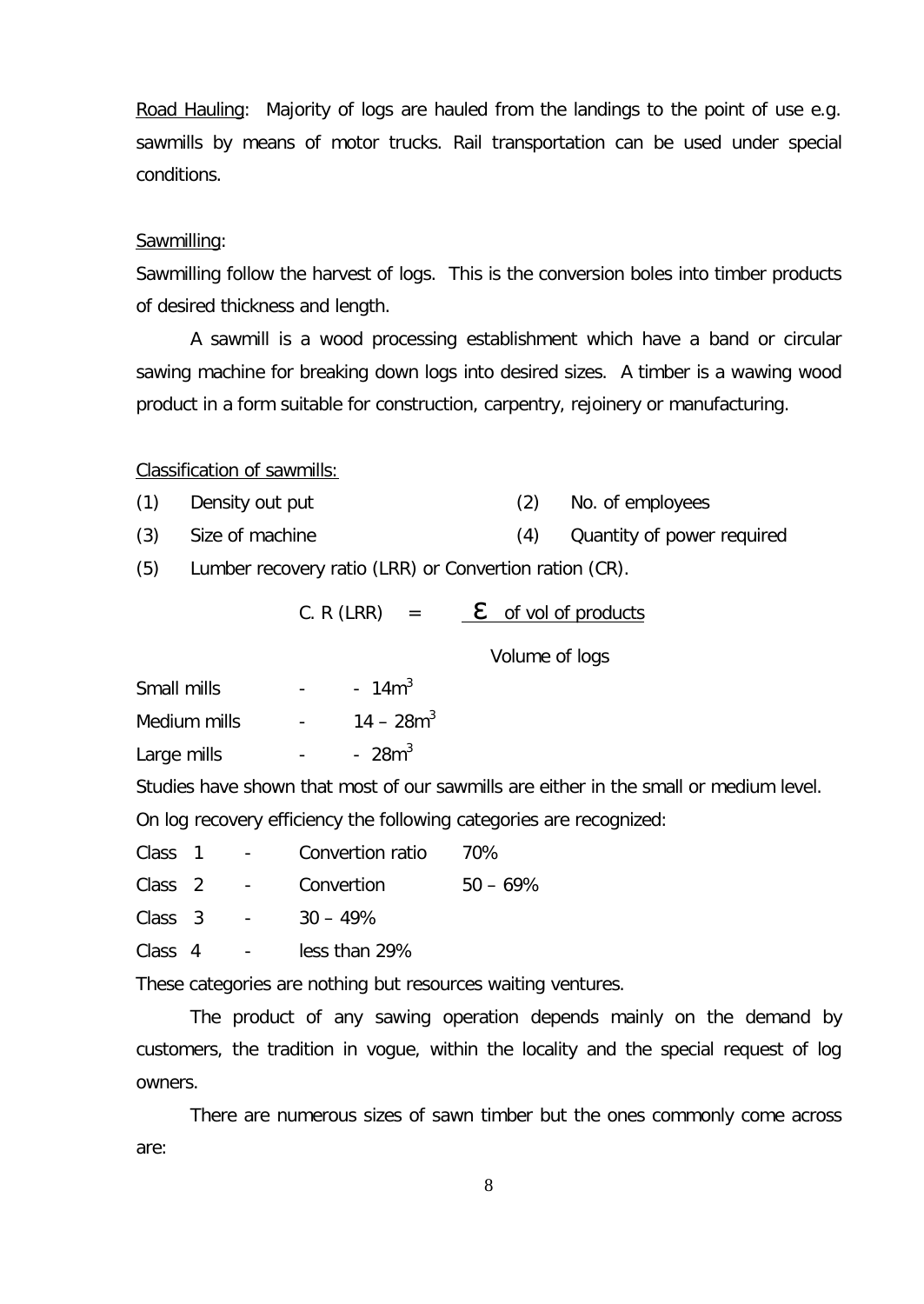| (a) $1'' \times 12'' \times 12'$  | (b) 2" x 3" x 12' (c) 3" x 4" x 12'                    |  |
|-----------------------------------|--------------------------------------------------------|--|
| (d) $2'' \times 2'' \times 12'$   | (e) $2''$ x $14''$ x $12''$ (f) $2''$ x $12''$ x $12'$ |  |
| (g) $2'' \times 6'' \times 12'$ . |                                                        |  |

Sawing machines

- A. Breakdown or Head Saws
	- (i) Band Saws
	- (ii) Circular Saws.

Band Saws:

- (i) Horizontal band saws
- (ii) Vertical band saws

Horizontal band saw, 1. C. D. Type horizontal saw, Heavier machine

(iii) Semi portable CD Type.

## B. Circular breakdown saws

(i) Rack bench type (2) Carriage operated

Breakdown circular saw.

Timber grading (1) Visual grading (2) Stress grading. Factors to be considered in Grading.

- 1. Direction of grains i.e. alignment of grains
- 2. Preference knots there are two types of knots loose and life knots. Life knots are attractive. Knots lead to the reduction of strength.
- 3. Insect attack Visual on the surface.
- 4. Fungi attack weakens and stains the timber.
- 5. Species weather the spp are economical or not.
- 6. Checks and splits.
- 7. Share of timber.
- 8. Presence of sapwood.

Sawmaill grades: (1) Good (2) Good – rough

(3) Jacket (4) Rough

Wood seasoning – Dry of wood to remove water.

Miss of seasoning: Air seasoning - Natural

(2) Kiln seasoning (3) Solar drying

9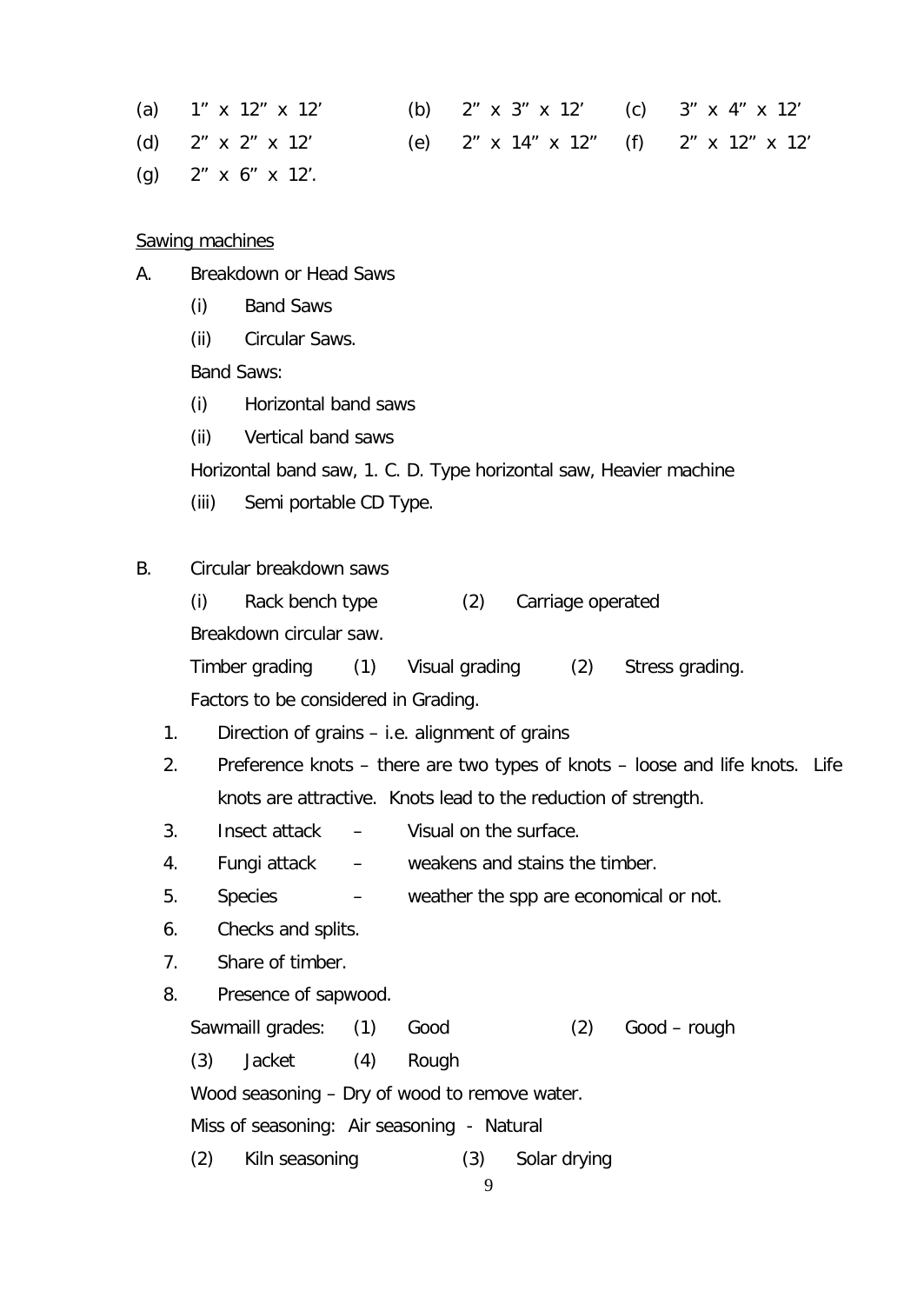### Wood Preservation

To make the wood insect resistant.

To make it fungi resistant.

To increase life of timber

To retain quality

### Types of Preservatives

- 1. Tar oils Distilates from coal tar
- 2. Water born Chemicals, salts, copper, zinc

3. Organic solvents - consist of chemicals dissolved in a volatile solvents evaporates leaving the toxic chemicals dissolved in a volatile can be applied by pressure method, and hot, cold tank treatments, dipping, spraying and brushing.

### Manufactured Timber

Apart from timber used for furniture, others are called manufactured timber;

Composite Wood: These are made by breaking timber by different methods e.g. slicing, sawing, veneering and rotating cut into one form or the other from the solid timber.

### Categories of composite Wood

1. Plywood - made up of obligation spp (i.e spp of your choice) and the veneer glued together in different thickness. Block board - the same as plywood but the core is made up of santlings or strips instead of veneer. Lamin board - Core - 25mm width. Same as block board but core is 1.5 – 7.0mm in thickness. Pattern board - Same as block board except the core is 75mm in width. Particle board: Logs are broken down into various sizes and grind up into bits, then adhesives are added and mixed up. They are poured out into patterns and allowed to dry.